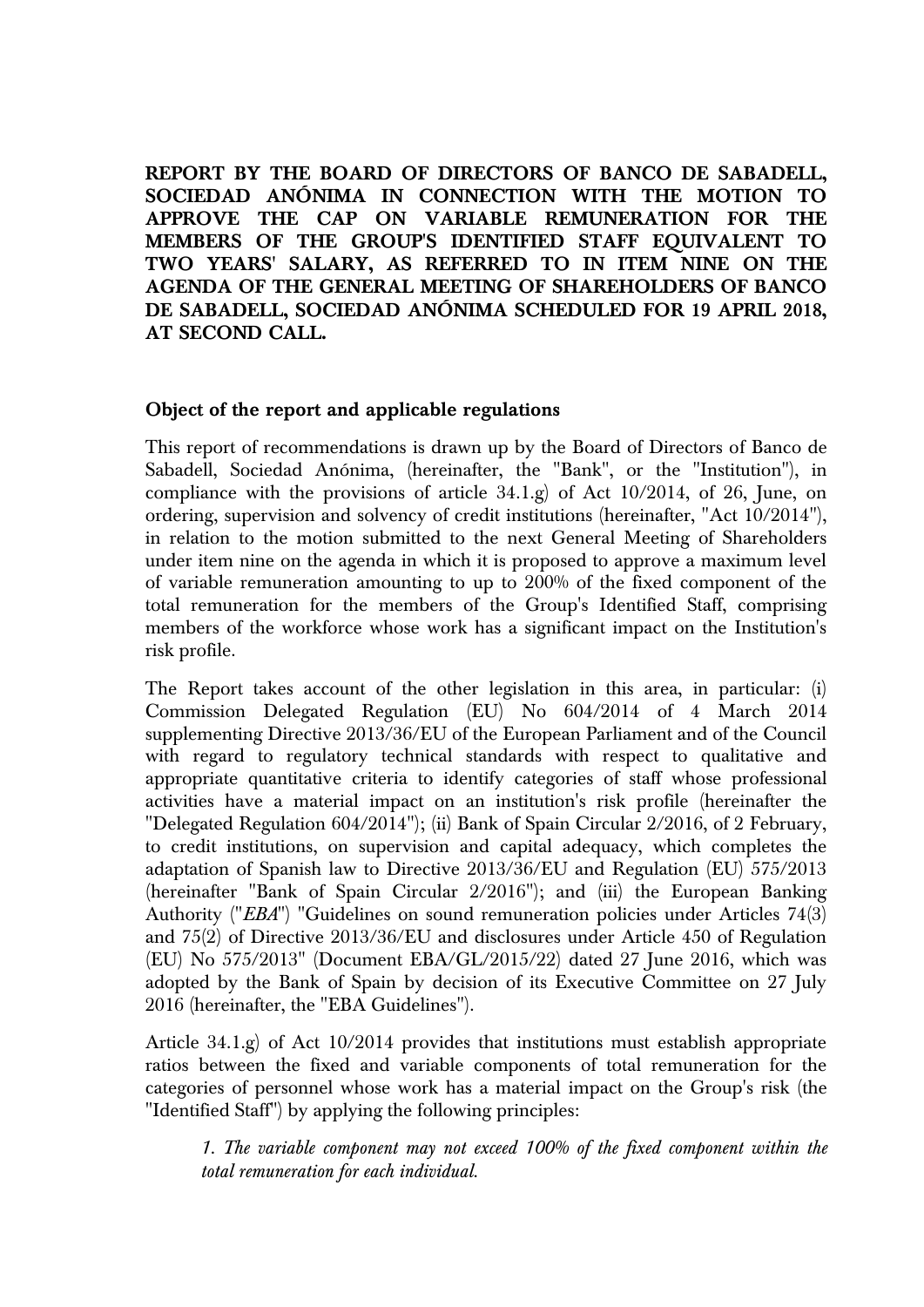*2. Nevertheless, the institution's General Meeting may approve a higher maximum level, provided that it does not exceed 200% of the fixed component of the total remuneration*.

In order to approve this higher level of variable remuneration, the Institution's General Meeting of Shareholders must make its decision on the basis of a detailed recommendation by the Board of Directors stating the reasons and scope of the decision and setting out the number of persons involved, their positions, and the expected effect on the maintenance of a sound capital base, taking account of any decisions by the competent authority in relation to the need to restrict the dividend distribution policy.

The Report examines the scope of the decision by the General Meeting of Shareholders, including the functions that are affected and the areas in which they work, and, in accordance with the requirements of Act 10/2014, it examines the effect that this decision would have on the maintenance of a sound capital base, as detailed below.

## **Basic features of remuneration policy**

Banco de Sabadell, Sociedad Anónima has been applying a sound, consistent remuneration policy, aligned with the Institution's long-term interests, with the interests of its shareholders and with prudent risk management, as stated in the Annual Report that the Remuneration Committee commissions from specialised firm Mercer Consulting, S.L. in line with the position of the Bank of Spain and the EBA on the advisability of the annual remuneration policy being subject to a central internal independent evaluation by an external independent expert.

The Banco Sabadell Group's Remuneration Policy is focused on creating long-term value by aligning the interests of its shareholders and employees, in coherence with the strategic goals in terms of risks and the business, and the values of the Bank, all under a prudent management approach while avoiding conflicts of interest.

That Policy conforms to the European Directives and Regulations and the current regulations, particularly Act 10/2014, Royal Decree 84/2015, of 13 February implementing Act 10/2014, and the EBA Guidelines on Internal Governance (GL 44), as well as Bank of Spain Circular 2/2016.

The principles of the Banco Sabadell Group's Remuneration Policy are as follows:

- a) Promote medium- and long-term business and corporate sustainability, in addition to alignment with the group's values.
- b) Ensure a competitive and equitable remuneration system (external competitiveness and internal fairness).
- c) Reward performance, by aligning remuneration with the results achieved by the individual and the level of risk assumed.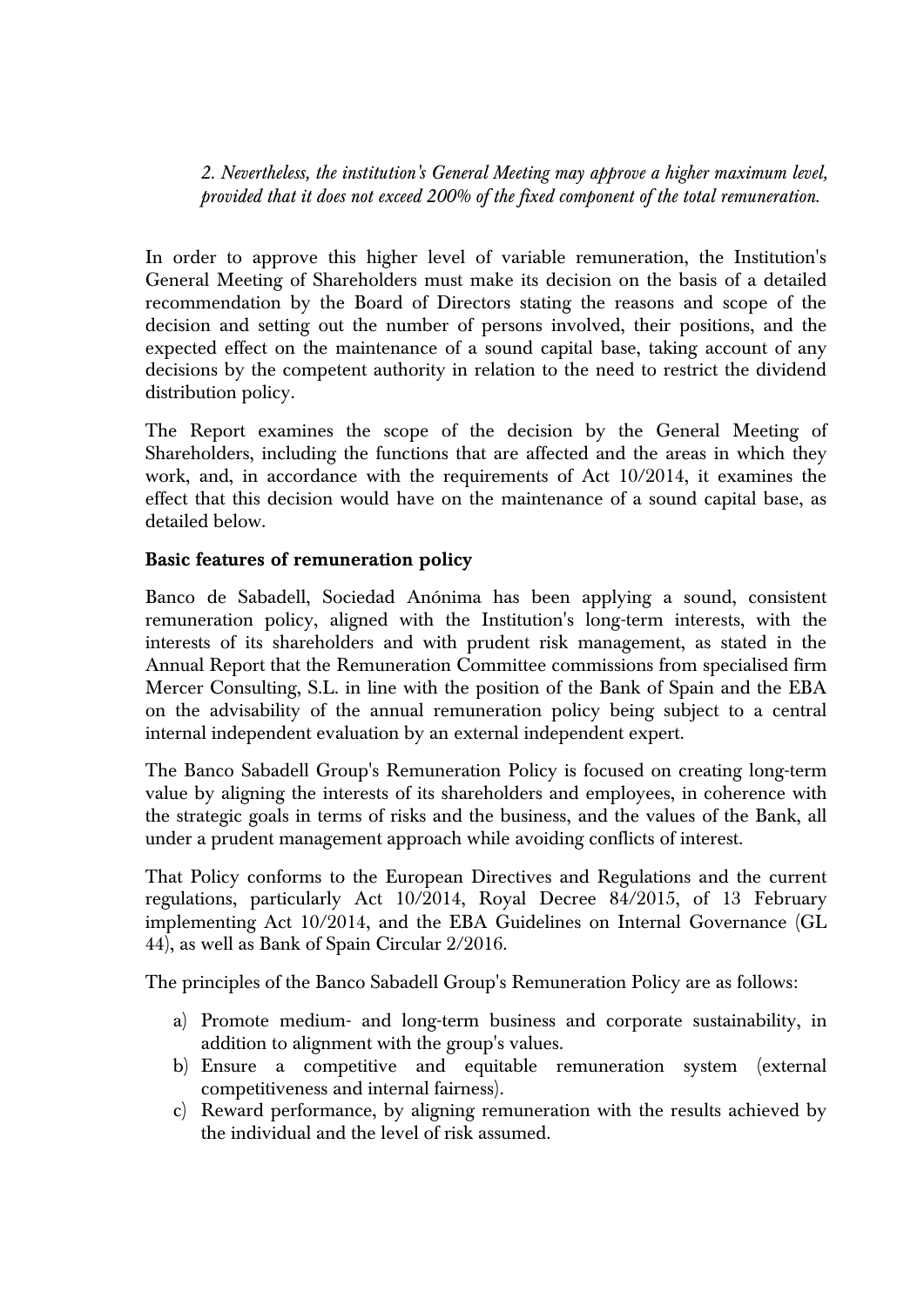In addition to the Director Remuneration Policy, the Banco Sabadell Group Remuneration Policy comprises: (i) the Remuneration Policy for Senior Management, (ii) the Remuneration Policy for the Group's Identified Staff, (iii) the Remuneration Policy for the Banco Sabadell Group, and (iv) the specific remuneration policies of the group companies, including the Remuneration Policy for Banco Sabadell Spain.

Those remuneration policies were reviewed by the Remuneration Committee on 26 January 2018 in order to make the necessary amendments to ensure they are aligned with the applicable regulations and with best practices in the field of corporate governance. Based on a proposal by that Committee, the Board of Directors approved those policies at a meeting on 1 February, and submits the new director remuneration policy for 2018-2020 to the General Meeting of Shareholders for approval under item ten on the agenda in order to incorporate the new components and criteria set out in the remuneration policy for senior management and the Group's identified staff.

The Banco Sabadell Group's Remuneration Policy contemplates a vision of total remuneration taking into account all the remuneration elements and the relationship between them, establishing an appropriate balance between fixed and variable remuneration, and a distribution of remuneration between the short and long term, safeguarding the rights and interests of customers.

The components into which the remuneration of all Banco Sabadell employees, including senior management and executive directors, is structured are the following:

- A sufficient amount of fixed remuneration so as not to encourage excessive risk-taking. This includes the following items:
	- o Fixed salary: which comprises the sum of guaranteed remuneration components linked to the set of functions and responsibilities of the person's position and that recognise the executive director's or employee's contribution in that position.
	- o Benefits: which aim to complement the monetary and non-monetary remuneration with other elements that increase the loyalty and commitment on the part of Banco Sabadell's executive directors and employees. Benefits apply to all Banco Sabadell employees, including members of the Group's identified staff (which includes senior management and the executive directors). Benefits may vary according to territory, the sector and/or the collective agreement that is applicable to the employee.
	- o Pension schemes and retirement benefits: these vary in type and amount depending on the group to which the employee belongs, in order to cover retirement and other contingencies appropriate to the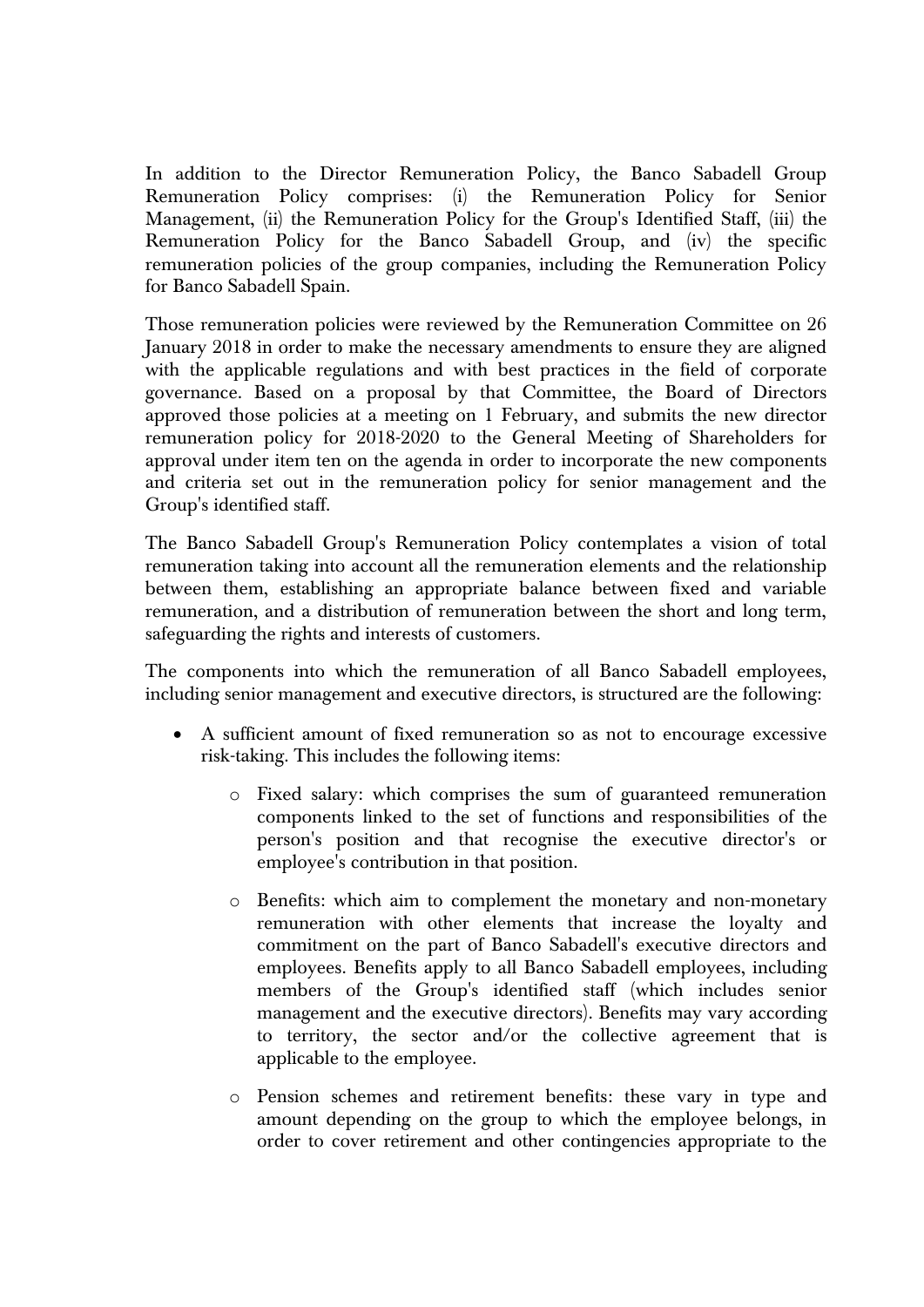nature of the functions performed by certain employees or executive directors.

- Short-term variable remuneration: defined annually and whose main purpose is to reward performance during the year measured through objectives aligned with the risk incurred. The main goals of the short-term variable remuneration are to promote the attainment of the short- and medium-term strategic objectives without encouraging risk-taking in excess of the level tolerated by the institution, as well as motivating employees to improve their performance. In the case of the members of the Group's identified staff (which includes senior management and the executive directors), this variable remuneration is deferred and paid in equity instruments, in accordance with the applicable regulations and with decisions by the competent bodies.
- Long-term remuneration: assigned to the members of the Group's identified staff (which includes senior management and the executive directors), which may consist, by decision of the Board of Directors at the proposal of the Remuneration Committee, of a long-term variable remuneration system, to which end an amount and multi-year objectives may be established, in combination with the executive's performance; or a proposal, for approval by the General Meeting of Shareholders, of a system based on the appreciation of the share price of Banco de Sabadell, Sociedad Anónima, tied to the attainment of certain multi-year objectives in combination with the individual's performance, which is deferred and paid in equity instruments in accordance with the applicable regulations and the decisions of the competent bodies, thus aligning the remuneration with long-term results and with the interests and risks of the shareholders.

The variable remuneration of the executive directors, senior management and other members of the Group's identified staff is deferred and paid in equity instruments in the following terms and percentages:

- Deferral over five years for executive directors and members of senior management and 3 years for the rest of the Group's identified staff.
- Deferral of at least 60% in the case of executive directors and of those members of senior management and the Group's identified staff with especially high remuneration. The term "especially high variable remuneration" is defined as amounting to over  $\epsilon$ 1.5 million.
- Deferral of at least 40% for the other members of senior management and the Group's identified staff.
- Deferred variable remuneration is paid in shares of Banco Sabadell in the proportion of 55% for executive directors and members of senior management and 50% for the rest of the Group's identified staff. The shares received as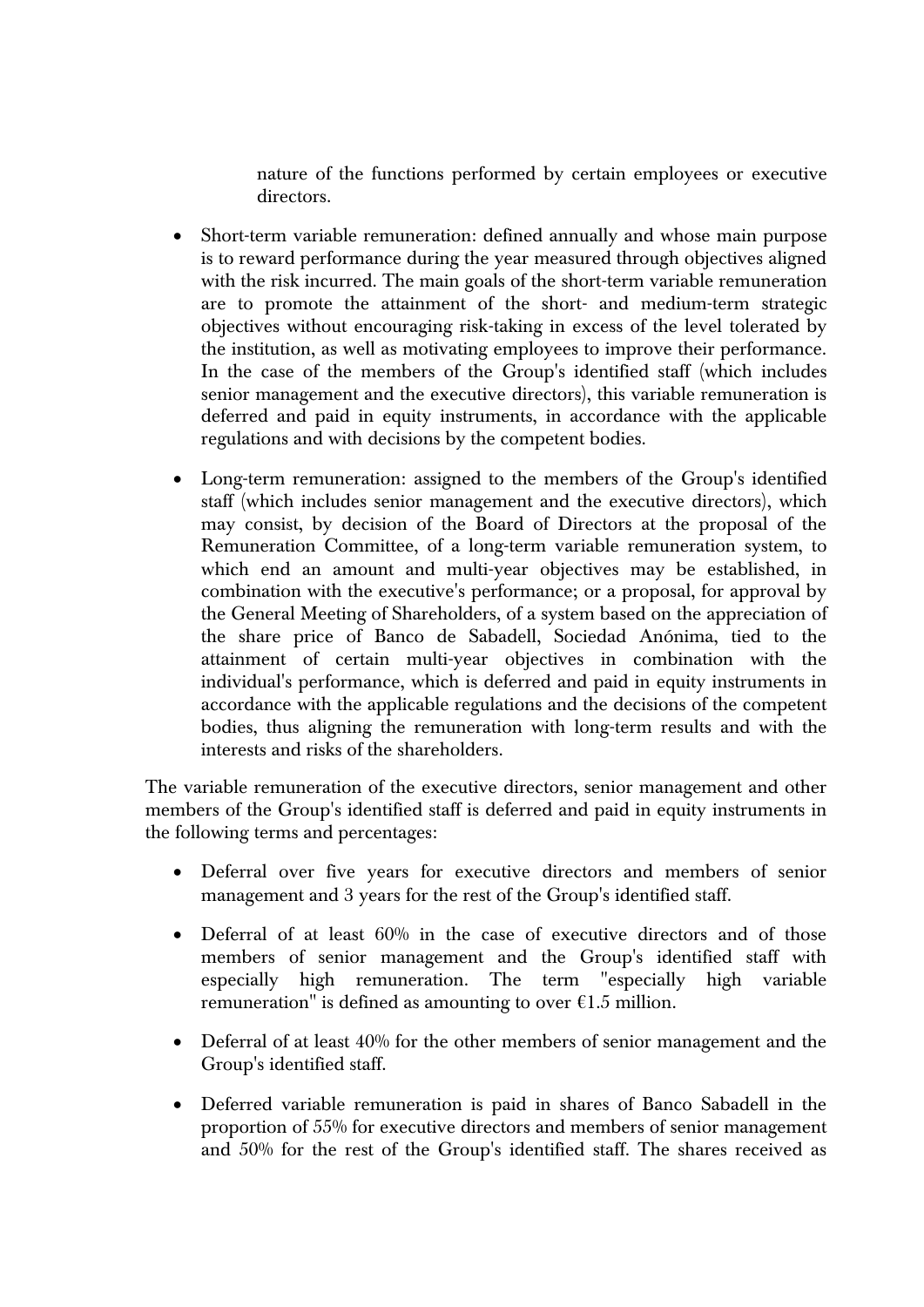variable remuneration are under lock-up for a period of 1 year after their delivery.

- Executive directors may not dispose of shares amounting to twice their fixed annual remuneration until at three years have elapsed from the time of delivery. The above condition will not apply to any shares that the director must dispose of to cover tax obligations related to their delivery.
- Executive directors, members of senior management and the rest of the Group's identified staff may not use personal hedging strategies with ad hoc financial products or any mechanism that guarantees that they will collect part or all of the remuneration.
- Variable remuneration is subject to ex ante adjustments to ensure its alignment to risk. This remuneration will not accrue, or will be reduced, if the capital of the bank is lower than the Maximum Distributable Amount (MDA) or if the Remuneration Committee decides to apply a correction factor due to the Group's risks or results.

As a result of the remuneration scheme described above, the incentives for the members of the Group's identified staff are configured for maximum alignment of their remuneration with the risks, objectives and long-term interests of the Institution and its shareholders, seeking a balance between the fixed and variable components of remuneration, as well as between the short and long term, ensuring maximum flexibility in the receipt of variable remuneration, which may be reduced to zero.

## **Reasons for, and scope of, the proposal**

Based on the profiles and responsibilities of the professionals who are defined as risk takers and consequently form part of the identified staff, and on the need to retain them, it is appropriate to request that, for those cases in which the application of the established levels of attainment to the system of defined objectives gives rise to an amount of variable remuneration that exceeds 100% of the fixed remuneration for the member of the Group's identified staff, to enable this to be paid to the professional in question up to at most 200% of the fixed remuneration subject always to the rules on deferral, payment in shares, lock-up periods and malus and clawback clauses defined in the Remuneration Policy.

Raising the maximum ratio of variable remuneration to 200% of the remuneration in the aforementioned cases for the Group's identified staff makes it possible to maintain a remuneration structure with a combination of fixed and variable components and of short- and long-term components that may prove to be competitive in the markets in which Banco Sabadell competes.

In order to achieve maximal alignment between Banco de Sabadell's remuneration structure and returns to shareholders, the remuneration structure is tied to share performance, among other factors, since that is one of the indicators for the long-term remuneration established for the Group's identified staff; accordingly, in this case it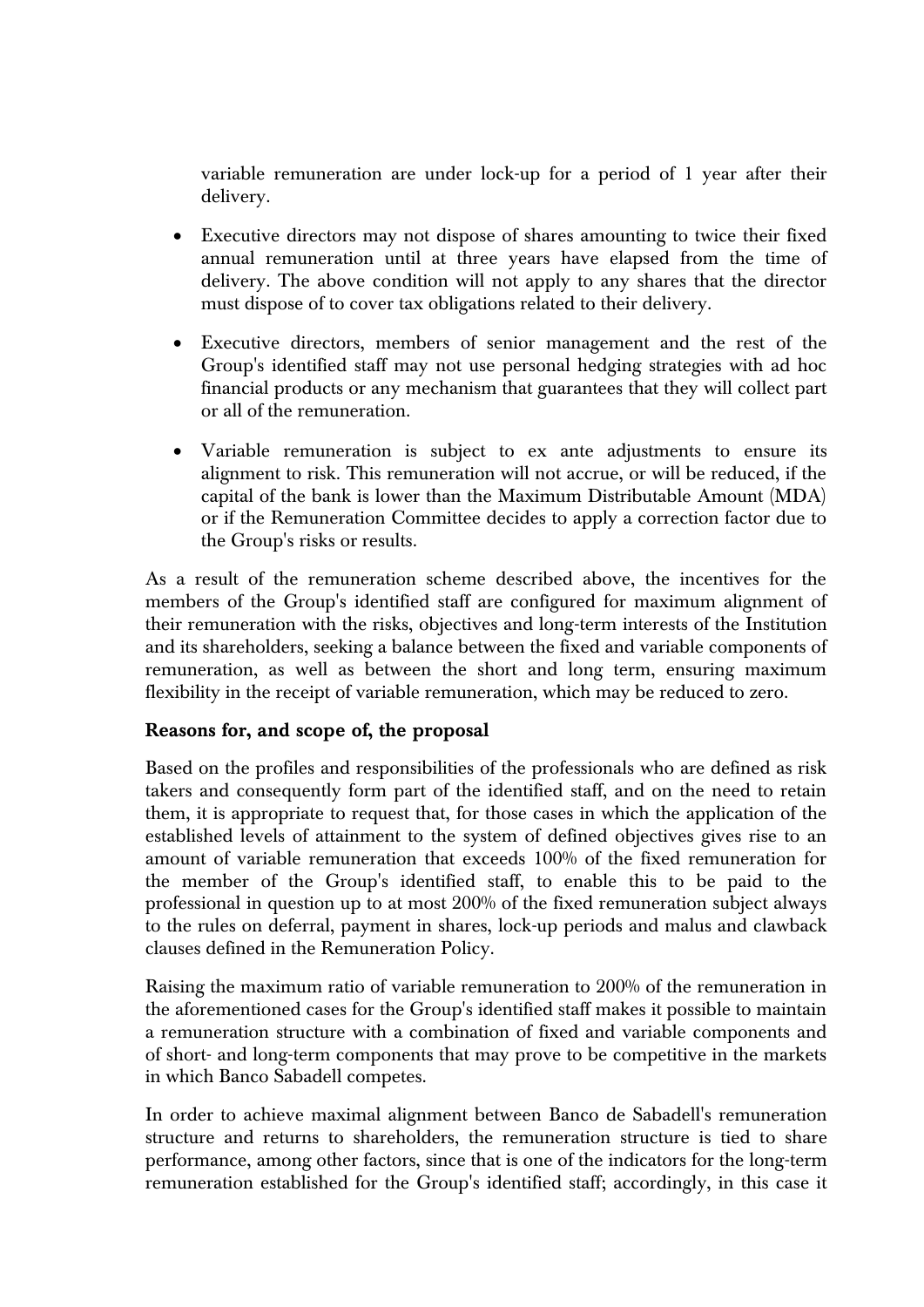makes sense to approve an increase in the variable remuneration ratio to 200% in order to maintain the incentive that variable remuneration should represent.

The composition of the Group's identified staff is reviewed at least once per year in line with the qualitative and quantitative criteria established for this procedure by Delegated Regulation (EU) No 604/2014 as regards the technical regulations governing the qualitative and quantitative criteria for determining the categories of persons whose professional activities have a significant impact on an institution's risk profile.

The identification process is performed by the Human Resources Department and is validated by the Risk Control Department.

After applying that identification process, the Group's Identified Staff that is assigned variable remuneration as of the date of this report comprises 95 persons. Attached as annex 1 is a list of the Group's Identified Staff to whom the aforementioned maximum limit on variable remuneration is applicable.

In any case, it should be considered that the motion laid before the General Meeting of Shareholders represents an authorisation for the variable remuneration of certain functions to exceed 100% and to amount to at most 200% of the fixed component of their total remuneration only where application of the established levels of attainment for setting the amount of variable remuneration results in an amount that exceeds 100% of the fixed remuneration, but this does not necessarily mean that the variable remuneration will reach that maximum limit.

This authorisation has been requested from the General Meeting of Shareholders in previous years but has not been used to date.

The motion laid before the General Meeting of Shareholders empowers the Bank to approve this same level in the Group's subsidiaries.

It is hereby placed on record that, in the event that all the current members of the Group's identified staff earned variable remuneration amounting to 200% of the fixed remuneration, that would amount to  $\epsilon$ 38.2 million more in 2018 than the ordinary variable limit on total remuneration for the year.

Based on that figure, the decision to approve a cap on variable remuneration at 200% of the fixed remuneration for the functions in question would not affect the maintenance of a sound capital base for the Group or the fulfilment of the Institution's capital adequacy obligations.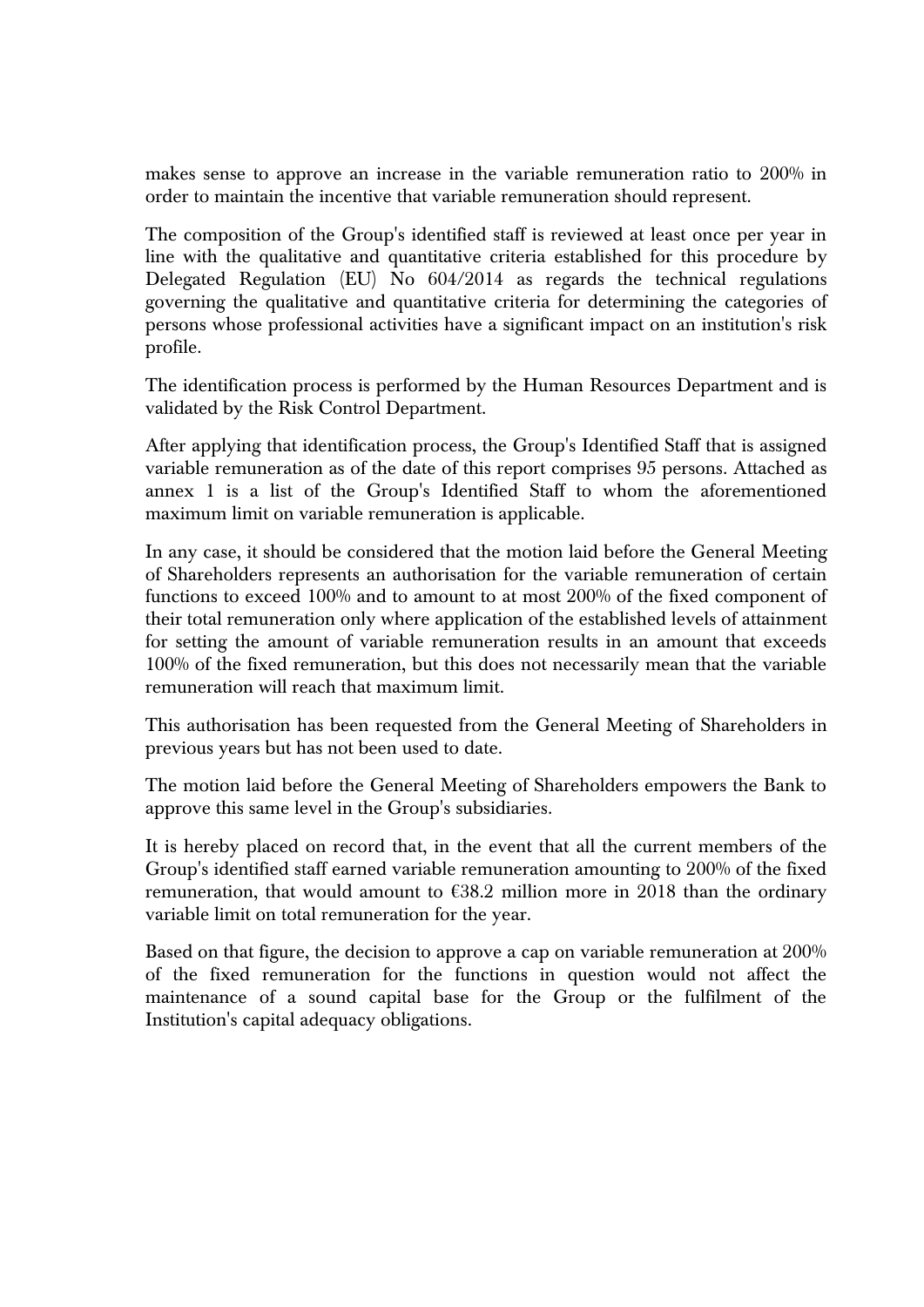## **ANNEX 1**

- − Chairman
- − Managing Director
- − Director General Manager
- − Company Secretary Vice-Secretary of the Board of Directors
- − General Manager Operations, Organisation and Resources
- − General Manager Chief Financial Officer
- − General Manager Commercial Banking
- − Assistant General Manager Asset Transformation and Industrial and Real Estate Investees
- − Assistant General Manager Private Banking and Asset Management
- − Assistant General Manager Risk Management
- − Assistant General Manager Business Transformation and Marketing
- − Assistant General Manager Corporate and Investment Banking
- − Deputy General Manager Human Resources
- − Deputy General Manager Asset Management and Research
- − Deputy General Manager Bancassurance
- − Deputy General Manager Chief Analytics Officer
- − Deputy General Manager Global Financial Control
- − Deputy General Manager Legal
- − Deputy General Manager Catalonia
- − Deputy General Manager Deputy Risk Manager
- − Deputy General Manager Sabadell Consumer Finance
- − Deputy General Manager Institutional Business
- − Deputy General Manager Personal Banking
- − Deputy General Manager Organisation and Services
- − Deputy General Manager Corporate Transactions
- − Deputy General Manager North-western Spain
- − Deputy General Manager Southern Spain
- − Deputy General Manager Internal Audit
- − Deputy General Manager Eastern Spain
- − Deputy General Manager Central Spain
- − Deputy General Manager Structured Finance
- − Deputy General Manager Global Financial Management and CFO Spain
- − Deputy General Manager Risk Control
- − Deputy General Manager Corporate Banking EMEA
- − Deputy General Manager Compliance and Corporate Governance
- − Deputy General Manager Chief Economist
- − Deputy General Manager Northern Spain
- − Deputy General Manager Global IT and Operations
- − Deputy General Manager Trading and Custody
- − Deputy General Manager Sabadell Urquijo Banca Privada
- − Deputy General Manager Solvia
- − Deputy General Manager Treasury and Capital Markets
- − Deputy General Manager Real Estate and Institutional Markets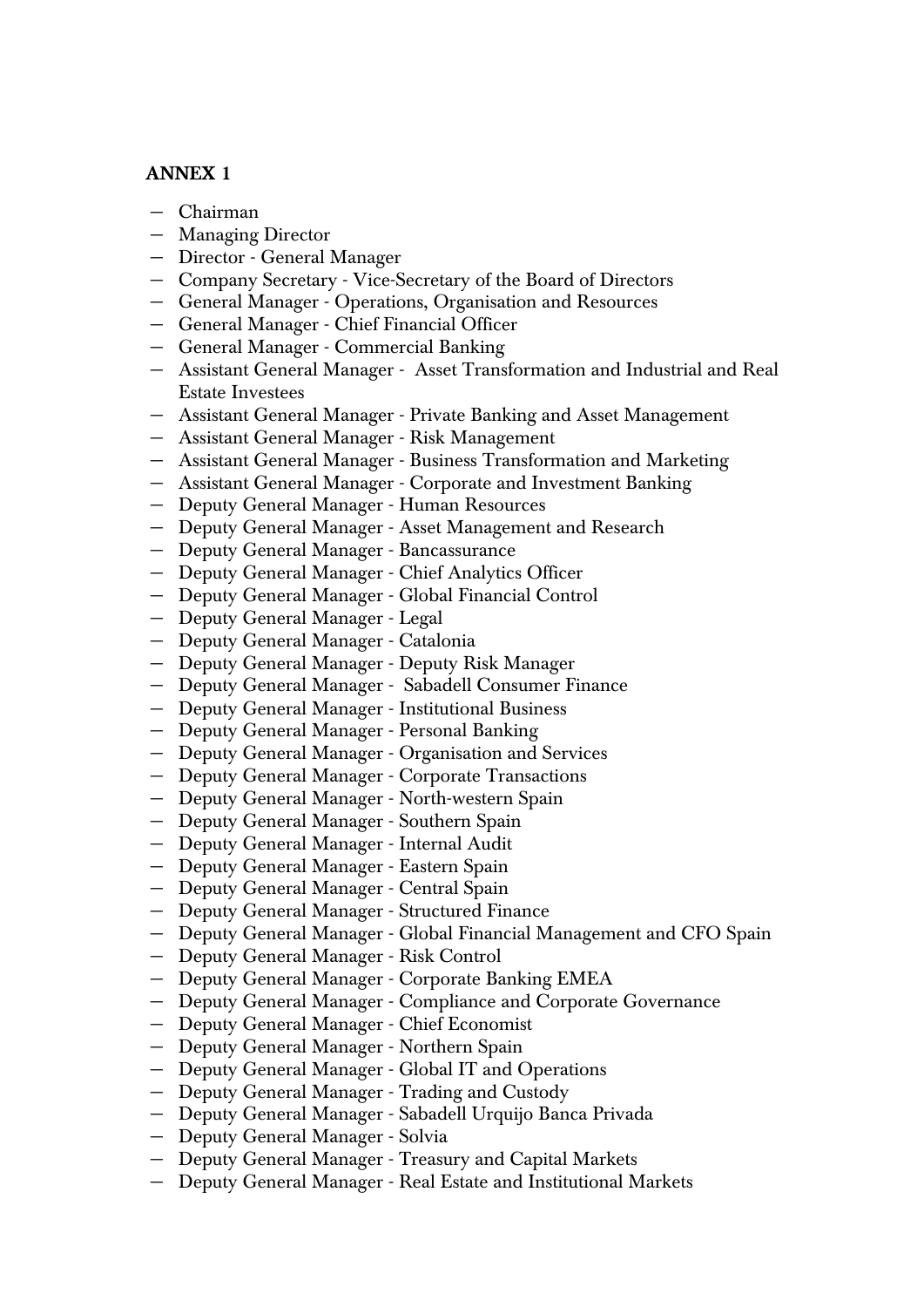- − Deputy General Manager Corporate A&A and SIB
- − Deputy General Manager Mexico
- − Manager Treasury Distribution
- − Manager Product Strategy and Asset Allocation
- − Manager Asset Risk and Equity Holdings
- − Director Delinquency Prevention and Management
- − Manager Systems Spain
- − Manager Trading
- − Manager Customers and Commercial Transformation
- − Manager Alliances
- − Manager Research
- − Manager Business Intelligence, Control and APS
- − Manager Corporate Governance
- − Chief Technical Officer
- − Manager Corporate and Global Risk
- − Managing Director's Chief of Staff
- − Manager Corporate Credit Restructuring and Investees
- − Manager Prudential Regulation and Public Policy
- − Manager Solvia Promoción y Desarrollo
- − Manager Marketing
- − Manager BS Capital
- − Manager Trading and Distribution
- − Manager Company and Retail Customer Risk
- − Manager Group Services and Operations
- − Manager Capital Markets
- − Manager Corporate Banking
- − TSB CEO
- − TSB Chief Financial Officer
- − TSB Chief Operating Officer
- − TSB Chief Information Officer
- − TSB Chief Risk Officer
- − TSB Chief Audit Officer
- − TSB Treasurer
- − TSB Distribution Director
- − TSB Chief Marketing Officer
- − TSB Corporate Affairs Director
- − TSB Products Director
- − TSB HR Director
- − TSB General Counsel and Company Secretary
- − TSB Director Credit Risk Infrastructure & Change
- − TSB Director of ALM
- − TSB Director of Digital Innovation & Transformation
- − TSB IT and Migration Director
- − TSB Mortgage Distribution Director
- − TSB Customer Service Design & Delivery Director